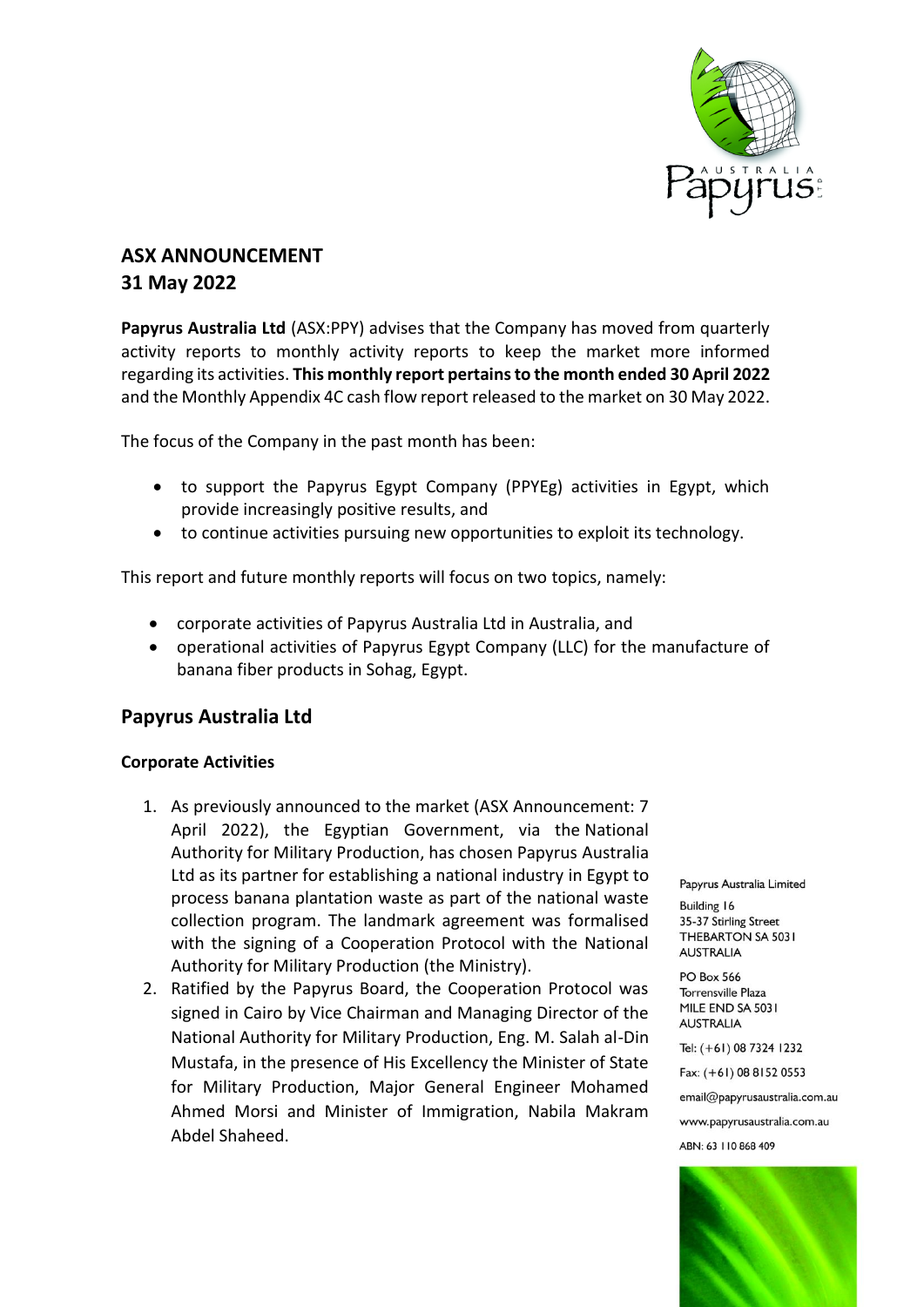- 3. Under the areas of cooperation outlined in the Protocol, Papyrus will work with the Ministry to licence its technology and IP to assist with:
	- manufacturing equipment, machinery, production lines and spare parts;
	- the construction of conversion plants for agricultural waste;
	- the production of fertilisers and agricultural fertilisers;
	- the production of fiber and pulp to produce paper, cardboard and wood products;
	- the production of innovative packaging products; and
	- technical support and improved process equipment over time.
- 4. Management focus during April related to the preparation of a Roadmap of the commercial relationship and various commercial agreements for the implementation of the objectives outlined in the Protocol.
- 5. An approach to the European Bank for Reconstruction and Development (EBRD) for funding for the Egyptian Government project, resulted in the appointment of a Consultant (approved by EBRD) to prepare a business case for the project. The EBRD has agreed to fund up to 80% of the cost of this consultancy which is expected to be undertaken in late May, early June.
- 6. The other management focus related to assisting the "Al Ahram for Plastics Manufacturing" team in Egypt in preparing the business plan for the new JV previously announced to the market (ASX Release: 14 February 2022).
- 7. The Company continued to field enquires from potential users of the technology from other countries.
- 8.

During the reporting month, no payment was made to a related party.

## **Papyrus Egypt Company (PPYEg)**

### **Operational Activities**

- Significant additional fibre refining equipment has been ordered and some is now in the process of being installed at the Sohag factory. This upscaling of refining capacity at Sohag will continue to take place over the coming months.
- The additional fibre refining equipment will ensure that sufficient banana fibre and banana fibre pulp is available to supply the impending JV with Al Ahram, and the Sharqiah facility for commercial sales.
- Following the recalibration of the machinery at the Sharqiah facility, production and sale of moulded tray products commenced.